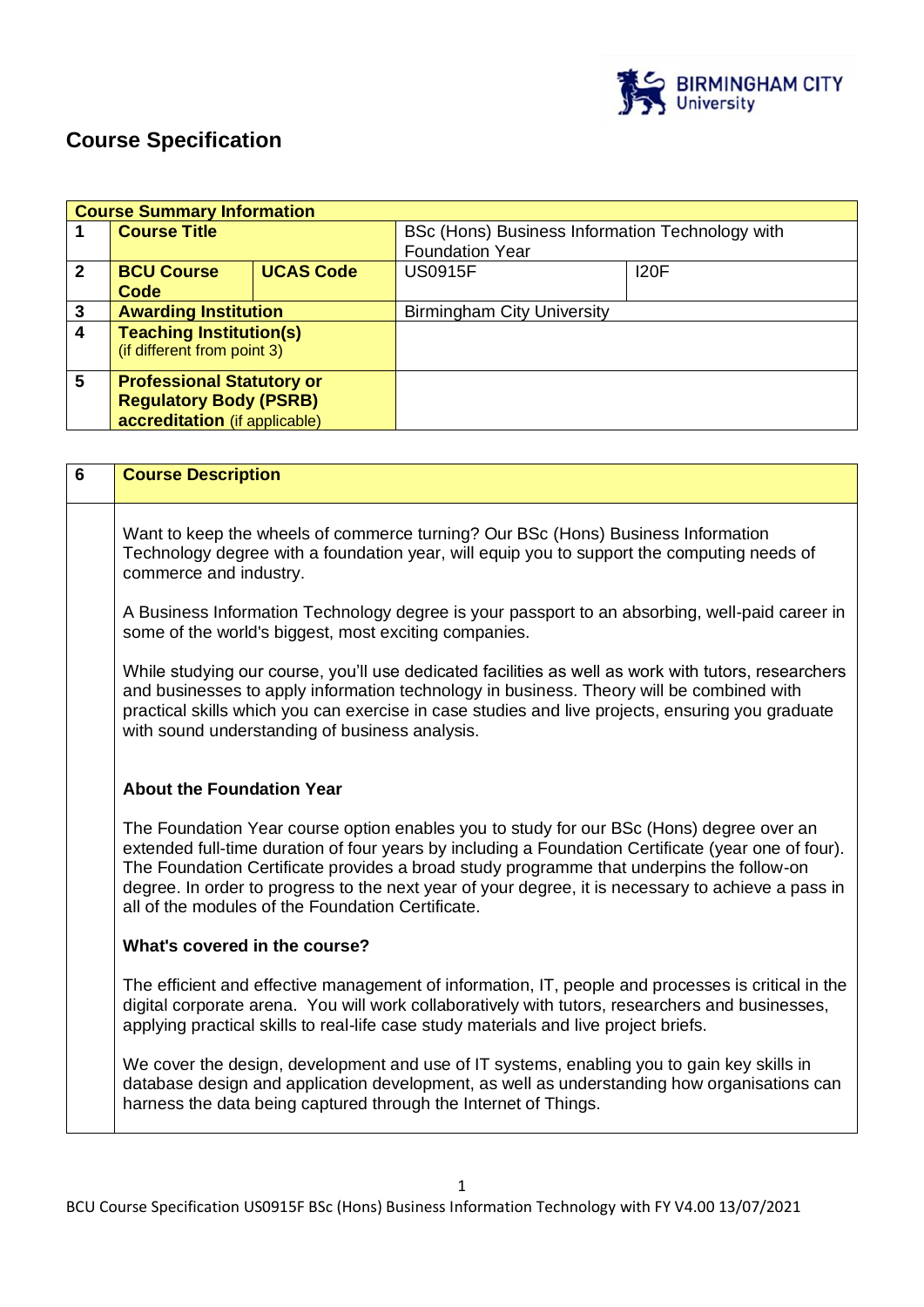

You'll gain technical, research, design and organisational skills that will make you employable in a wide range of industries, and you'll co-operate with others, planning and undertaking tasks and projects, and communicating effectively through writing and presentations.

|                | <b>Course Awards</b>                                            |       |                |
|----------------|-----------------------------------------------------------------|-------|----------------|
| 7a             | <b>Name of Final Award</b>                                      | Level | <b>Credits</b> |
|                |                                                                 |       | <b>Awarded</b> |
|                | Bachelor of Science with Honours Business Information           | 6     | 480            |
|                | Technology                                                      |       |                |
|                | Bachelor of Science with Honours Business Information           | 6     | 600            |
|                | Technology with Professional Placement Year                     |       |                |
| 7 <sub>b</sub> | <b>Exit Awards and Credits Awarded</b>                          |       |                |
|                | <b>Foundation Certificate Computing</b>                         | 3     | 120            |
|                | Certificate of Higher Education Business Information Technology | 4     | 240            |
|                | Diploma of Higher Education Business Information Technology     | 5     | 360            |
|                | Bachelor of Science Business Information Technology             | 6     | 420            |
|                |                                                                 |       |                |

| <b>Derogation from the University Regulations</b> |
|---------------------------------------------------|
| Not applicable                                    |

| 9<br><b>Delivery Patterns</b> |                             |                          |                 |
|-------------------------------|-----------------------------|--------------------------|-----------------|
| <b>Mode(s) of Study</b>       | <b>Location(s) of Study</b> | <b>Duration of Study</b> | Code(s)         |
| Full Time                     | <b>City Centre</b>          | 4 vears                  | <b>US0915F</b>  |
| With Professional             | <b>City Centre</b>          | 5 years                  | <b>US0915FS</b> |
| <b>Placement Year</b>         |                             |                          |                 |

# **10 Entry Requirements**

The admission requirements for this course are stated on the course page of the BCU website at <https://www.bcu.ac.uk/>or may be found by searching for the course entry profile located on the UCAS website.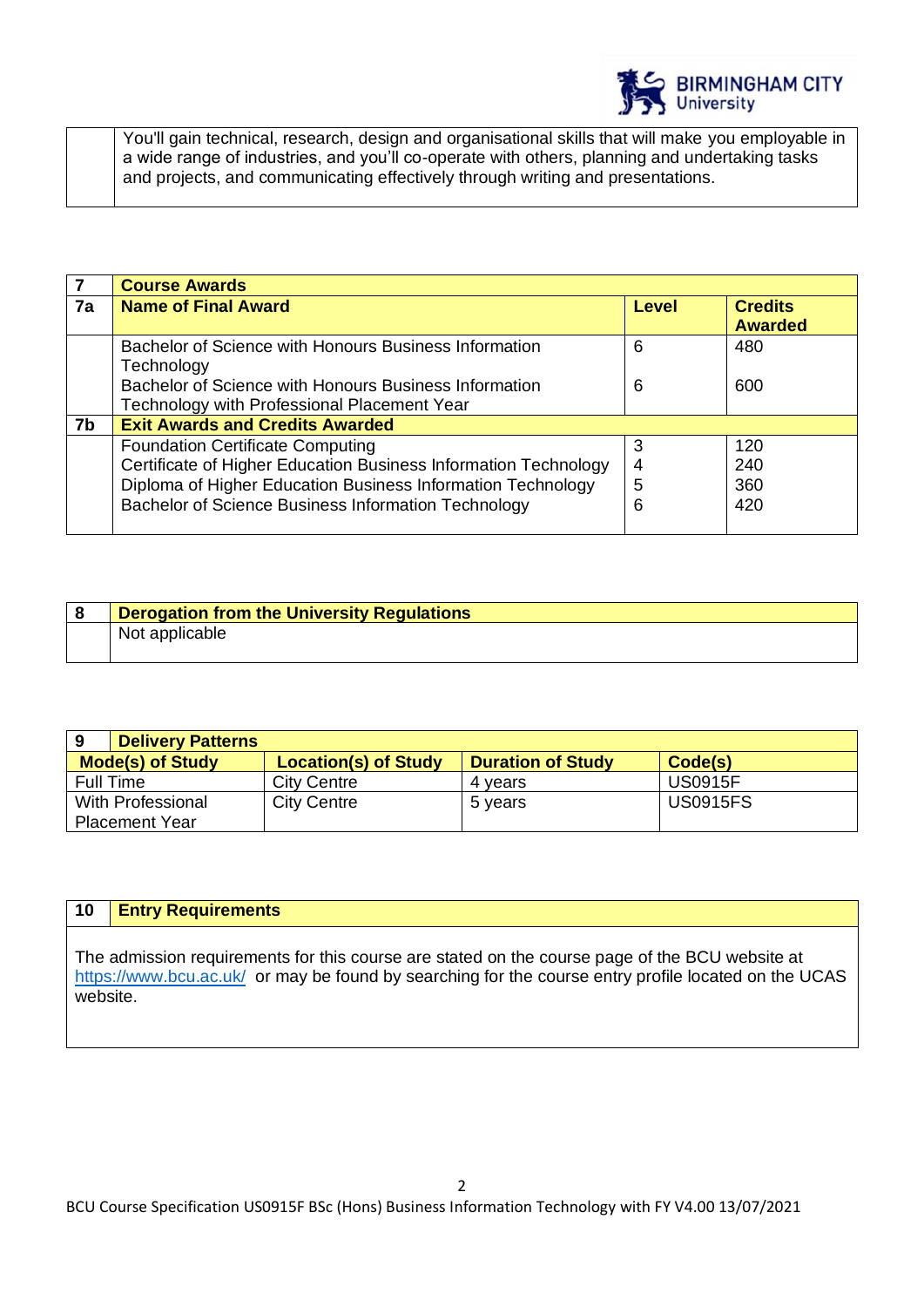

| $\overline{11}$                                                                                                           | <b>Course Learning Outcomes</b>                                                                                                                                                    |  |
|---------------------------------------------------------------------------------------------------------------------------|------------------------------------------------------------------------------------------------------------------------------------------------------------------------------------|--|
|                                                                                                                           | <b>Knowledge and Understanding</b>                                                                                                                                                 |  |
|                                                                                                                           |                                                                                                                                                                                    |  |
| $\mathbf 1$                                                                                                               | To demonstrate knowledge and understanding of the information systems required to maintain                                                                                         |  |
|                                                                                                                           | and improve business and organisational effectiveness within a social-technical context.                                                                                           |  |
| $\overline{2}$                                                                                                            | To demonstrate knowledge and understanding of the theories and concepts that underpin                                                                                              |  |
|                                                                                                                           | information systems.                                                                                                                                                               |  |
| $\overline{\mathbf{3}}$                                                                                                   | To demonstrate knowledge and understanding of IS/IT processes required to support business                                                                                         |  |
|                                                                                                                           | information systems in an international environment.                                                                                                                               |  |
| $\overline{\mathbf{4}}$                                                                                                   | To demonstrate knowledge of the principal information technologies that underpin operations of                                                                                     |  |
|                                                                                                                           | business systems and their impact on people, organizations and global society.                                                                                                     |  |
|                                                                                                                           | <b>Cognitive and Intellectual Skills</b>                                                                                                                                           |  |
|                                                                                                                           |                                                                                                                                                                                    |  |
| $\overline{\mathbf{5}}$                                                                                                   | To analyse the social and technical requirements of an organisation in the achievement of its                                                                                      |  |
| $6\phantom{a}$                                                                                                            | business goals in an international environment.                                                                                                                                    |  |
|                                                                                                                           | To apply appropriate information systems strategies and technologies to improve organisational                                                                                     |  |
| $\overline{7}$                                                                                                            | effectiveness.                                                                                                                                                                     |  |
| 8                                                                                                                         | To analyse, design and evaluate information systems in business and organisational contexts.<br>To support collaboration and connectivity in the global economy, through effective |  |
|                                                                                                                           |                                                                                                                                                                                    |  |
| communication and the application of technology in a socio-technical context.<br><b>Practical and Professional Skills</b> |                                                                                                                                                                                    |  |
|                                                                                                                           |                                                                                                                                                                                    |  |
| $\boldsymbol{9}$                                                                                                          | To specify, design, implement and evaluate computing information systems, utilising appropriate                                                                                    |  |
|                                                                                                                           | tools and techniques.                                                                                                                                                              |  |
| 10                                                                                                                        | To manage personal learning and self-development, including time management and the                                                                                                |  |
|                                                                                                                           | development of organisational skills.                                                                                                                                              |  |
| 11                                                                                                                        | To work as a member of a systems team, recognising the different roles within a team and                                                                                           |  |
|                                                                                                                           | different ways of organising teams globally.                                                                                                                                       |  |
| 12                                                                                                                        | To engage in continuing professional development and lifelong learning in a global environment.                                                                                    |  |
|                                                                                                                           | <b>Key Transferable Skills</b>                                                                                                                                                     |  |
|                                                                                                                           |                                                                                                                                                                                    |  |
| 13                                                                                                                        | To continuously develop knowledge and understanding of the ethical and professional use and                                                                                        |  |
|                                                                                                                           | usefulness of technology.                                                                                                                                                          |  |
| 14                                                                                                                        | To engage effectively through excellent communication and professional interpersonal skills in a                                                                                   |  |
|                                                                                                                           | global community.                                                                                                                                                                  |  |
| 15                                                                                                                        | To continually manage personal and professional development to meet the evolving challenges                                                                                        |  |
|                                                                                                                           | of digital technology for individuals, organizations and society.                                                                                                                  |  |
| 16                                                                                                                        | To explore emerging opportunities in a global digital economy.                                                                                                                     |  |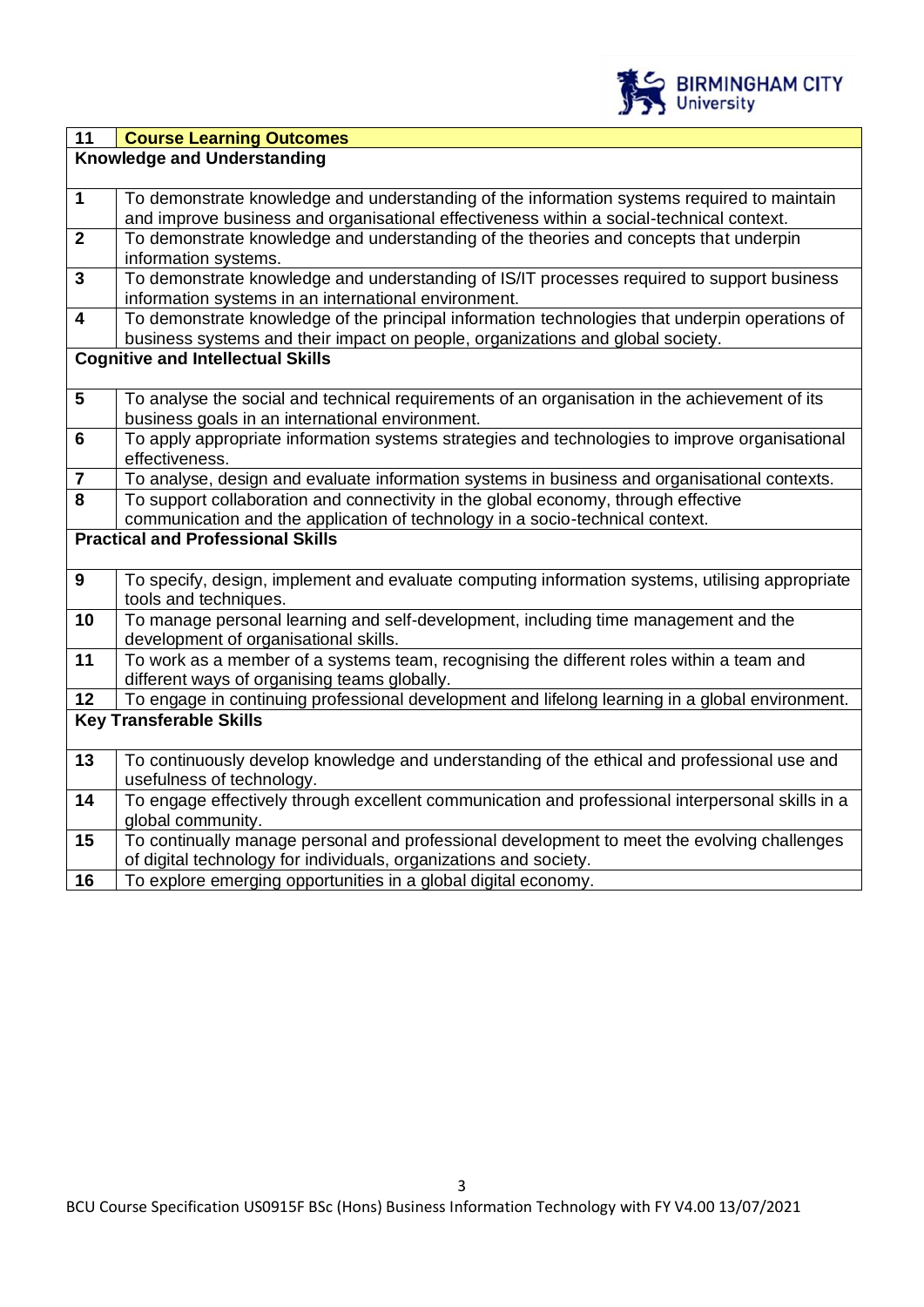

#### **12 Course Requirements**

#### **12a Level 3:**

*In order to complete this course a student must successfully complete all the following CORE modules (totalling 120 credits):*

| <b>Module Code</b> | <b>Module Name</b>                        | <b>Credit Value</b> |
|--------------------|-------------------------------------------|---------------------|
| <b>CMP3010</b>     | <b>Fundamental Mathematics</b>            | 20                  |
| <b>BNV3001</b>     | <b>Academic and Personal Study Skills</b> | 20                  |
| <b>CMP3012</b>     | <b>Web Application Design</b>             | 20                  |
| <b>CMP3013</b>     | Audio / Video Fundamentals                | 20                  |
| <b>BNV3002</b>     | <b>Independent Practice</b>               | 20                  |
| <b>CMP3009</b>     | <b>Foundations of Programming</b>         | 20                  |

**Level 4:**

**In order to complete this course a student must successfully complete all the following CORE modules (totalling 120 credits):**

| <b>Module Code</b> | <b>Module Name</b>                    | <b>Credit Value</b> |
|--------------------|---------------------------------------|---------------------|
| <b>CMP4267</b>     | <b>Computer Systems</b>               | 20                  |
| <b>CMP4278</b>     | <b>Information Retrieval</b>          | 20                  |
| <b>CMP4285</b>     | <b>Innovation Project</b>             | <b>20</b>           |
| <b>CMP4282</b>     | <b>Business Information Modelling</b> | 20                  |
| <b>CMP4280</b>     | <b>Information Networks</b>           | 20                  |
| <b>CMP4284</b>     | <b>Application Development</b>        | 20                  |

**Level 5:**

**In order to complete this course a student must successfully complete all the following CORE modules (totalling 120 credits):**

| <b>Module Code</b> | <b>Module Name</b>                            | <b>Credit Value</b> |
|--------------------|-----------------------------------------------|---------------------|
| <b>CMP5323</b>     | <b>Human-Computer Interaction</b>             | 20                  |
| <b>CMP5340</b>     | <b>Enterprise Systems</b>                     | 20                  |
| <b>CMP5364</b>     | <b>Database Systems Development</b>           | 20                  |
| <b>CMP5339</b>     | <b>Application Systems</b>                    | 20                  |
| <b>CMP5343</b>     | <b>Ethical and Professional Context of IT</b> | 20                  |
| <b>CMP5341</b>     | <b>IT Innovation</b>                          | 20                  |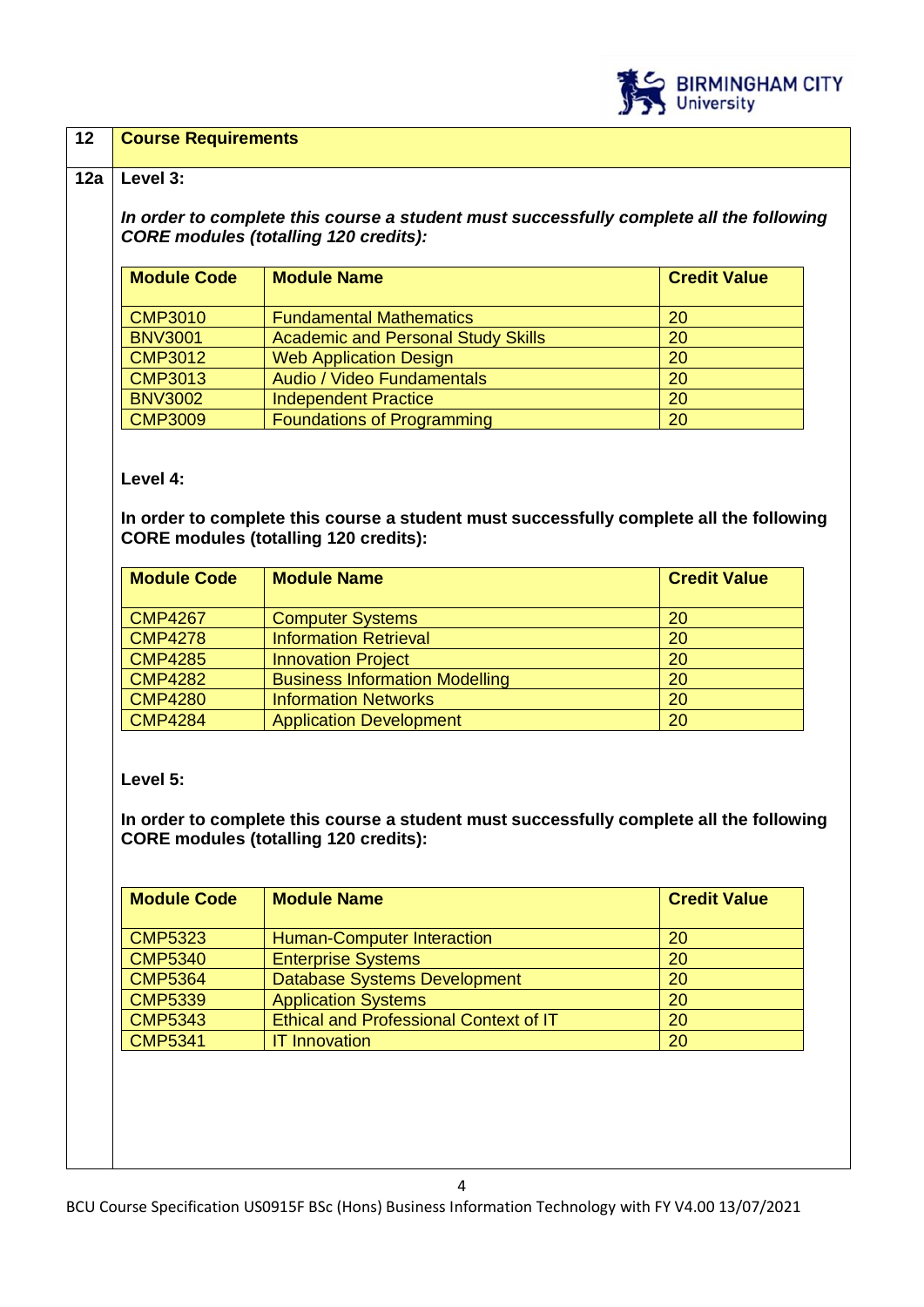

# **Professional Placement Year (optional)**

*In order to qualify for the award of Bachelor of Science with Honours Business Information Technology with Foundation Year and Professional Placement Year with Professional Placement Year, a student must successfully complete all of the modules listed as well as the following Level 5 module:*

| <b>Module Code</b> | <b>Module Name</b>            | <b>Credit Value</b> |
|--------------------|-------------------------------|---------------------|
| PPY5004            | <b>Professional Placement</b> | 120                 |

# **Level 6:**

**In order to complete this course a student must successfully complete all the following CORE modules (totalling 120 credits):**

| <b>Module Code</b> | <b>Module Name</b>                              | <b>Credit Value</b> |
|--------------------|-------------------------------------------------|---------------------|
| <b>CMP6172</b>     | <b>Consultancy and IT Management</b>            | 20                  |
| <b>CMP6192</b>     | Data Intelligence                               | 20                  |
| <b>CMP6194</b>     | <b>Strategic, Information Systems Alignment</b> | 20                  |
| <b>CMP6193</b>     | <b>Information Security</b>                     | 20                  |
| <b>CMP6200</b>     | <b>Individual Honours Project</b>               | 40                  |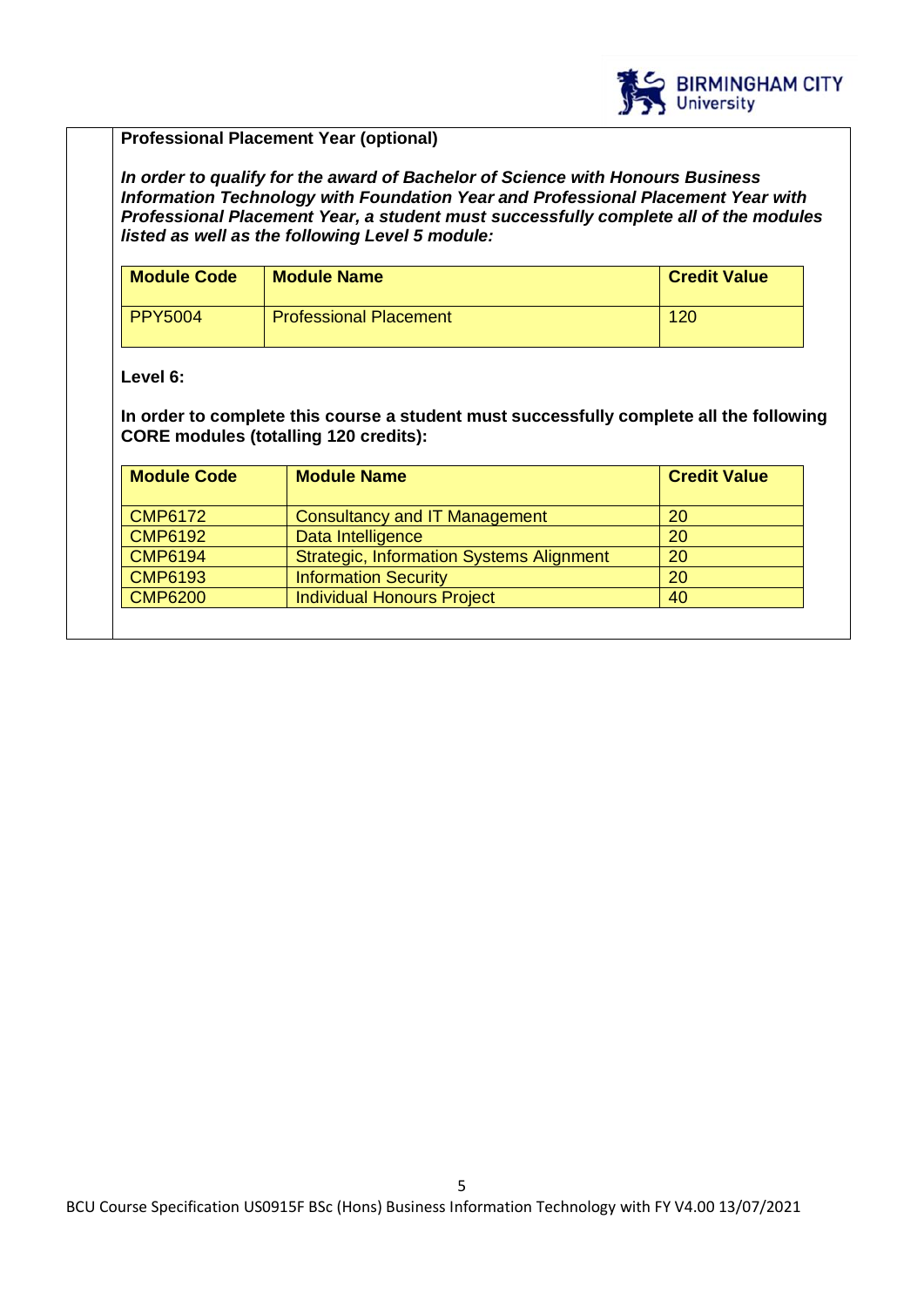

# **12b Structure Diagram**

# **Year 1 Level 3**

| <b>SEMESTER ONE</b>                             | <b>SEMESTER TWO</b>                     |  |
|-------------------------------------------------|-----------------------------------------|--|
| Core                                            | Core                                    |  |
| <b>Fundamental Mathematics (20 Credits)</b>     | Audio / Video Fundamentals (20 Credits) |  |
| Academic and Personal Study Skills (20 Credits) | Independent Practice (20 Credits)       |  |
| Web Application Design (20 Credits)             | Foundations of Programming (20 Credits) |  |
|                                                 |                                         |  |

# **Year 2 Level 4**

| <b>SEMESTER ONE</b>                | <b>SEMESTER TWO</b>                         |
|------------------------------------|---------------------------------------------|
| Core                               | Core                                        |
| Computer Systems (20 Credits)      | Business Information Modelling (20 Credits) |
| Information Retrieval (20 Credits) | Innovation Project (20 Credits)             |
| Information Networks (20 Credits)  | Application Development (20 Credits)        |
|                                    |                                             |

# **Year 3 Level 5**

| <b>SEMESTER TWO</b>                                 |
|-----------------------------------------------------|
| Core                                                |
| Ethical and Professional Context of IT (20 credits) |
| Human-Computer Interaction (20 credits)             |
| IT Innovation (20 Credits)                          |
|                                                     |
|                                                     |

# **Professional Placement Year 4 (optional)**

# **Professional Placement Module (120 Credits)**

### **Year 5 Level 6**

| <b>SEMESTER ONE</b>                            | <b>SEMESTER TWO</b>                        |
|------------------------------------------------|--------------------------------------------|
| Core                                           | Core                                       |
| <b>Strategic Information Systems Alignment</b> | Consultancy and IT Management (20 Credits) |
| (20 Credits) Data Intelligence (20 Credits)    | Information Security (20 Credits)          |
| Individual Honours Project (40 credits)        |                                            |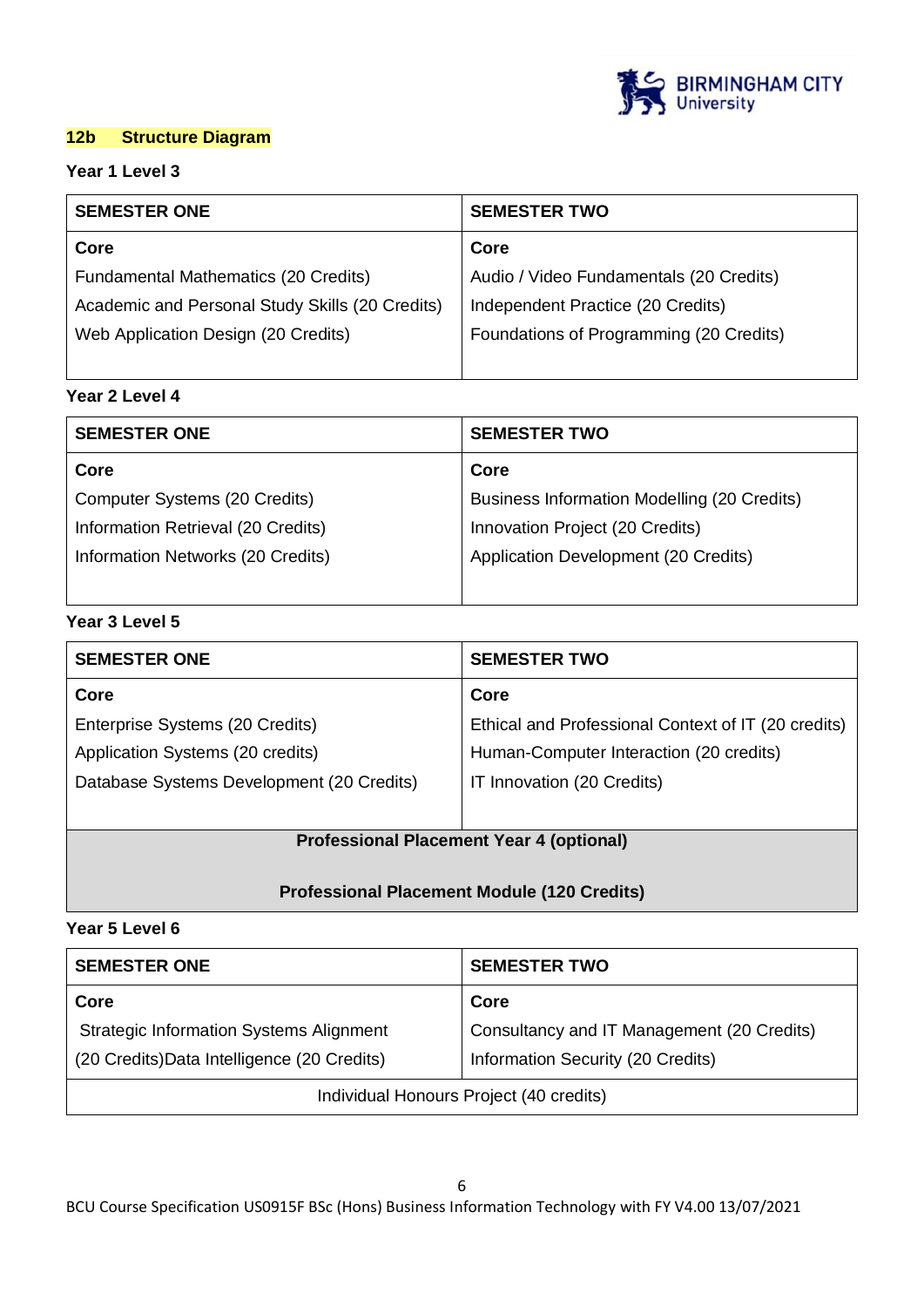

#### **13 Overall Student Workload and Balance of Assessment**

Overall student *workload* consists of class contact hours, independent learning and assessment activity, with each credit taken equating to a total study time of around 10 hours. While actual contact hours may depend on the optional modules selected, the following information gives an indication of how much time students will need to allocate to different activities at each level of the course.

- *Scheduled Learning* includes lectures, practical classes and workshops, contact time specified in timetable
- *Directed Learning* includes placements, work-based learning, external visits, on-line activity, Graduate+, peer learning
- *Private Study* includes preparation for exams

The *balance of assessment* by mode of assessment (e.g. coursework, exam and in-person) depends to some extent on the optional modules chosen by students. The approximate percentage of the course assessed by coursework, exam and in-person is shown below.

#### **Level 3**

### **Workload**

#### **32% time spent in timetabled teaching and learning activity**

| <b>Activity</b>      | <b>Number of Hours</b> |
|----------------------|------------------------|
| Scheduled Learning   | 384                    |
| Directed Learning    | 416                    |
| <b>Private Study</b> | 400                    |
| <b>Total Hours</b>   | 1200                   |

### **Balance of Assessment**

| <b>Assessment Mode</b> | Percentage |
|------------------------|------------|
| Coursework             | 95%        |
| Exam                   |            |
| In-Person              | 5%         |

#### **Level 4**

#### **Workload**

#### **24% time spent in timetabled teaching and learning activity**

| <b>Activity</b>          | <b>Number of Hours</b> |
|--------------------------|------------------------|
| Scheduled Learning       | 300                    |
| <b>Directed Learning</b> | 412                    |
| <b>Private Study</b>     | 488                    |
| Total Hours              | 1200                   |

#### **Balance of Assessment**

| <b>Assessment Mode</b> | Percentage |
|------------------------|------------|
| Coursework             | 83%        |
| Exam                   |            |
| In-Person              | 17%        |

BCU Course Specification US0915F BSc (Hons) Business Information Technology with FY V4.00 13/07/2021